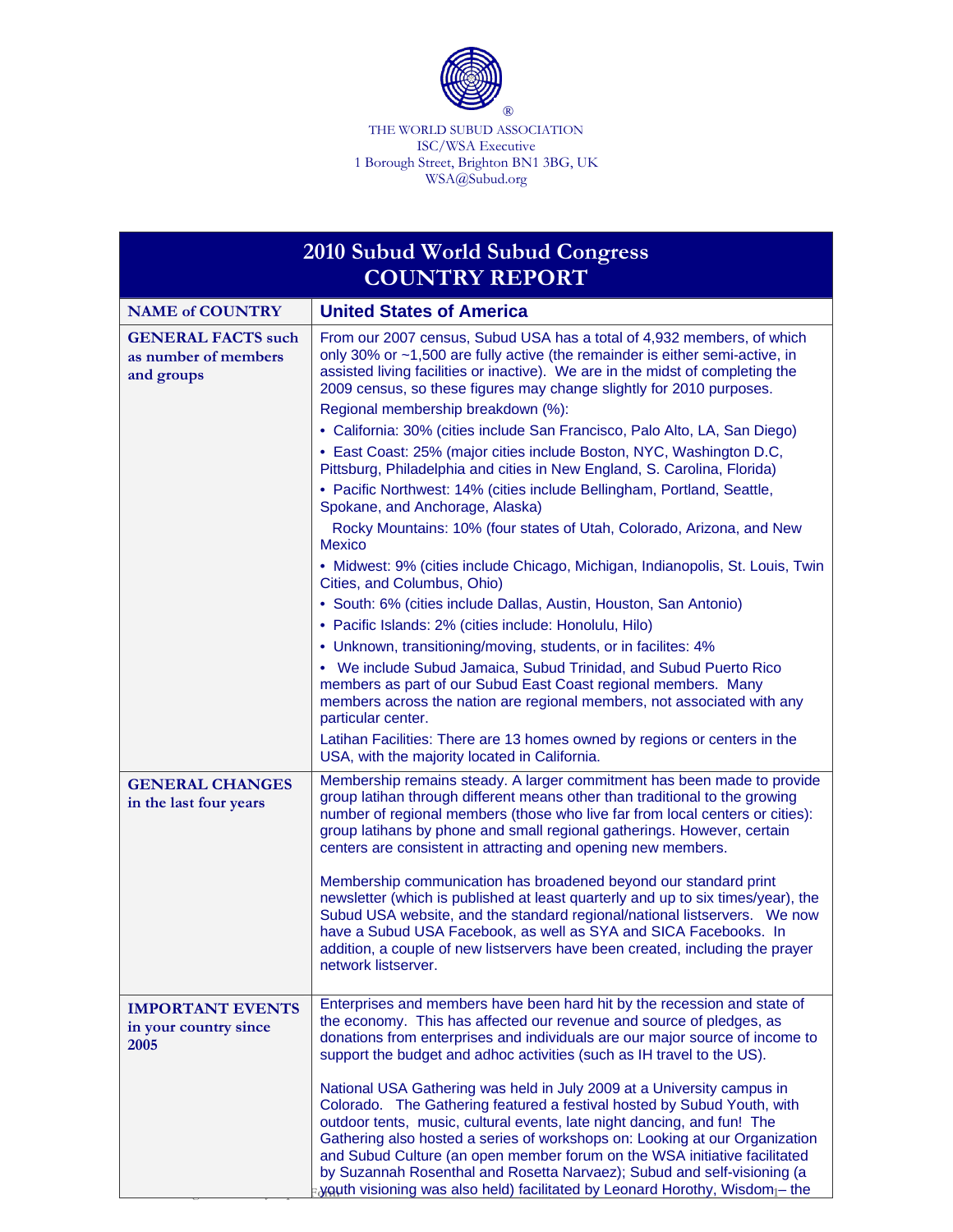|                                                                       | Secret of Living Well in a Turbulent World (Reynold Feldman), a writer's<br>workshop hosted by Emmanuel Williams, and the Caring Initiative (Malama<br>MacNeil). The gathering was unique from others in that young and old<br>blended together to sing, eat, dance, work, participate in activities, and enjoy<br>one and another's company.                                                                                                                                                                                                                               |
|-----------------------------------------------------------------------|-----------------------------------------------------------------------------------------------------------------------------------------------------------------------------------------------------------------------------------------------------------------------------------------------------------------------------------------------------------------------------------------------------------------------------------------------------------------------------------------------------------------------------------------------------------------------------|
|                                                                       | Wing Events: Cultural and Arts (SICA) retreat held in Portland,<br>Oregon. Workshops included testing and sharing of ideas.                                                                                                                                                                                                                                                                                                                                                                                                                                                 |
|                                                                       | National Spirit Day - a board sponsored annual October event that<br>was kicked off in 2009. The purpose of the day is to share a common<br>fundraiser, latihan, or event across the nation and stay in tune with members<br>across the nation. Two major conference call latihans were scheduled and<br>were well received by regional as well as urban members alike.<br>NYC, LA, Portland, Boston - Susila Dharma fundraisers held<br>regularly by these city centers. Subud NY has an annual matching fund for<br>the SD USA fundraiser, which in 2009 raised \$16,000. |
|                                                                       | Regional Gatherings - Annually held by all regions. Pacific<br>Northwest sponsors an annual spiritual retreat (Menucha) and an annual<br>family art camp.<br>Washington D.C has been working on developing and building a Subud<br>center - with a purpose beyond the center latihan house.                                                                                                                                                                                                                                                                                 |
|                                                                       | Past events from 2005-2007 include:<br>SES workshops (2) held on the West and East Coast and facilitiated by<br>professionals. These workshops were very popular, since testing and in-<br>reach were provided to participants.                                                                                                                                                                                                                                                                                                                                             |
| <b>WORK OF NATIONAL</b><br><b>COMMITTEE</b> in the last<br>four years | Three National Committees have served since Innsbruck - reflective of the<br>stipulated two year election term of the National Chair and other Committee<br>members at the National Congress.                                                                                                                                                                                                                                                                                                                                                                               |
|                                                                       | The direction of the current Committee, led by Reynold Bean, Chair of the<br>Board of Directors, has been focused on professionalism, transparency, and<br>continuity.                                                                                                                                                                                                                                                                                                                                                                                                      |
|                                                                       | Subud USA Board and Committee 2008-2009 initiatives:                                                                                                                                                                                                                                                                                                                                                                                                                                                                                                                        |
|                                                                       | Almoner's Fund - transitioned from SD to Subud USA. A few center<br>groups also administer their own almoner funds for emergency use by<br>members.                                                                                                                                                                                                                                                                                                                                                                                                                         |
|                                                                       | Endowment Fund - formalized with three trustees (Delianah Fuddy,<br>Issac Goff, Hamilton Helmer). A marketing committee is assisting the National<br>Committee in meeting its fundraising goals for this Fund.                                                                                                                                                                                                                                                                                                                                                              |
|                                                                       | Financial and reporting transparency - budget, financials, regional<br>books and legal filings.                                                                                                                                                                                                                                                                                                                                                                                                                                                                             |
|                                                                       | Caring Initiative - activities include a prayer network, National Spirit<br>Day, and re-thinking member support.                                                                                                                                                                                                                                                                                                                                                                                                                                                            |
|                                                                       | By-laws clean up. A new by-law document was proposed by the By-<br>laws committee in place of another iteration of revisions, and will be brought<br>to the next National Congress for vote and adoption.                                                                                                                                                                                                                                                                                                                                                                   |
|                                                                       | Continuity of Subud USA (documentation of procedures, setting up<br>processes that are ongoing, etc.)                                                                                                                                                                                                                                                                                                                                                                                                                                                                       |
|                                                                       | Legal protection of Subud USA from costly litigation.                                                                                                                                                                                                                                                                                                                                                                                                                                                                                                                       |
| <b>HIGHLIGHTS</b> of<br><b>MEMBERS' PROJECTS</b>                      | • There are many different kinds of membership projects in the US focused<br>on: for-profit, SD, or charity, community, youth and SICA activities. Examples<br>are numerous and can be found on the Subud USA web site:                                                                                                                                                                                                                                                                                                                                                     |
|                                                                       | www.subudusa.org. In addition, SYA and SICA have facebook links which<br>provide ongoing and updated member activities or organization activities such<br>as the Subud Bus sponsored by Subud Youth and the SICA USA art<br>Calendar on sale.                                                                                                                                                                                                                                                                                                                               |
|                                                                       | An online gift shop, maintained by Subud USA, can be found on                                                                                                                                                                                                                                                                                                                                                                                                                                                                                                               |